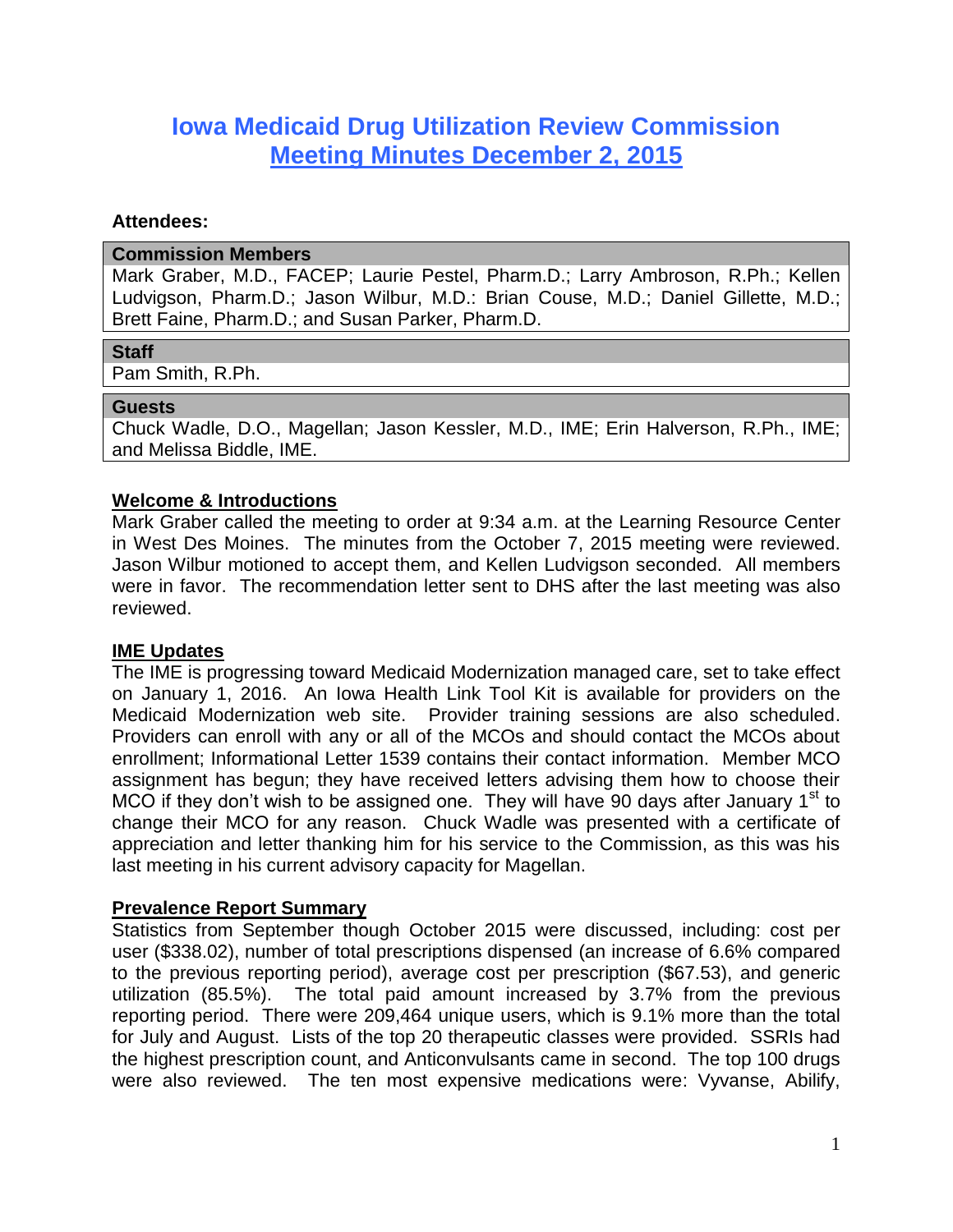methylphenidate hcl er, Lantus, Focalin XR, Humalog, Advate, Harvoni, Strattera, and Advair Diskus.

# **Case Studies**

Pam Smith presented 4 case studies. Recommendations by Commissioners from these four examples resulted in annualized total savings of \$11,483.94 pre-rebate (state and federal).

# **Public Comment**

| <b>Name</b>        | Representing    | <b>Drug/Topic</b> |
|--------------------|-----------------|-------------------|
| Nikki Moon         | Abbvie          | Humira            |
| <b>Biran Patel</b> | Novo Nordisk    | Norditropin       |
| Kori Hack          | <b>Novartis</b> | Entresto          |
| Nancy Bell         | Pfizer          | Methadone         |
| <b>Matt Lewis</b>  | Amgen           | Repatha           |

### **Focus Studies**

*Duplicate Benzodiazepines:* This was a follow-up discussion. A total of 189 of the 291 members identified changed therapy, for an annualized cost savings of \$28,615.80 (state and federal, pre-rebate) as a result of the 673 surveys sent out to prescribers and pharmacies. A total of 242 (35.96%) of those surveys were returned.

*Niacin plus Statin:* This was a follow-up discussion. A total of 39 of the 73 members identified changed therapy, for an annualized cost savings of \$74,522.52 (state and federal, pre-rebate) as a result of the 164 surveys sent out to prescribers and pharmacies. A total of 57 (34.76%) of those surveys were returned.

*Duplicate Antipsychotics in Children:* This was a follow-up discussion. A total of 132 of the 220 members identified changed therapy, for an annualized cost savings of \$73,883.80 (state and federal, pre-rebate) as a result of the 621 surveys sent out to prescribers and pharmacies. A total of 266 (42.83%) of those surveys were returned.

*Duplicate Antipsychotics in Adults:* This was a follow-up discussion. A total of 386 of the 666 members identified changed therapy, for an annualized cost savings of \$6,043,534.51 (state and federal, pre-rebate) as a result of the 1,935 surveys sent out to prescribers and pharmacies. A total of 744 (38.45%) of those surveys were returned.

*Methadone Utilization:* A group of US senators sent a letter to CMS asking that state Medicaid programs look into this. The Commission wants to look into members using methadone in combination with other narcotics (including tramadol), and contact the methadone clinics if concurrent claims are found. Methadone will remain preferred for now, but PA criteria for Long-Acting Narcotics will be reviewed at the next meeting, along with the possibility of a limit of 40mg per day should the medication remain preferred. A report of dispensed quantities (excluding United Community Services' opioid dependence usage) will also be evaluated at the next meeting. Methadone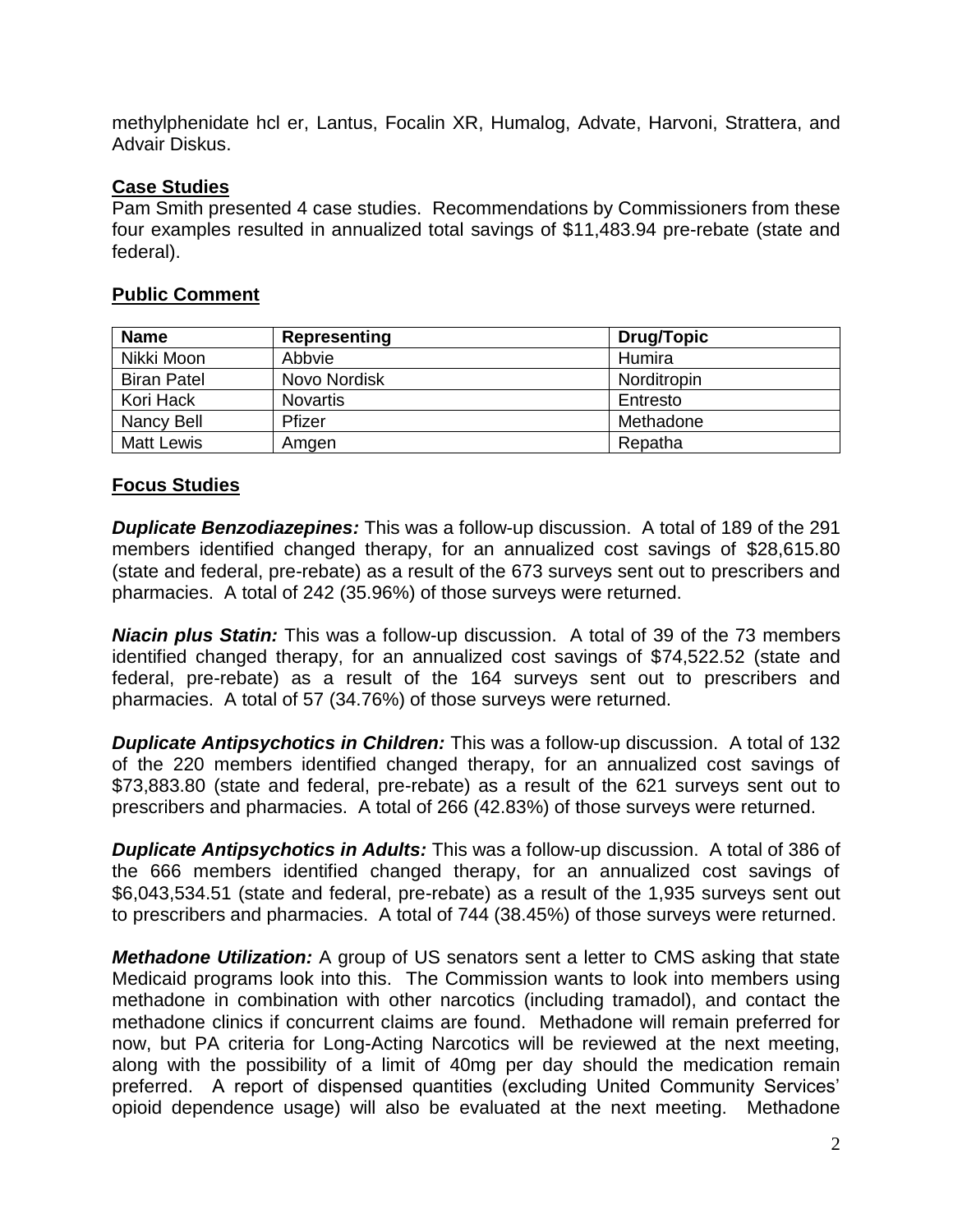dosing will be featured in an upcoming DUR Digest article.

# **Focus Studies**

*ProDUR Edits: Tramadol Utilization in Members under 18 Years of Age:* Diagnoses and number of prescribers will be investigated, with results brought back to the next meeting.

# **Public Comment**

There were no additional comments.

# **Prior Authorization**

- *PCSK9 Inhibitors:* The Commission reviewed the prior authorization criteria as follows: *Prior authorization is required for PCSK9 Inhibitors. Payment will be considered under the following conditions:*
	- *1. Patient is 18 years of age or older (or, for Homozygous Familial Hypercholesterolemia patient is 13 years of age or older); AND*
	- *2. Current use of a statin and documentation of adherence to prescribed lipid lowering medications for the previous 90 days is provided (further defined below, by diagnosis); AND*
	- *3. Is to be prescribed as an adjunct to a low fat diet; AND*
	- *4. A baseline and current lipid profile is provided. Baseline lipid profile is defined as a lipid profile obtained prior to pharmacologic therapy; AND*
	- *5. Documentation patient has been counseled on importance of abstinence from tobacco and, if a current smoker, be encouraged to enroll in a smoking cessation program; AND*
	- *6. Is prescribed by a lipidologist, cardiologist, or endocrinologist.*
	- *7. The 72-hour emergency supply rule does not apply to PCSK9 Inhibitors.*
	- *8. Prescriber and dispensing pharmacy will educate the patient on proper storage and administration. Improperly stored medications will not be replaced.*
	- *9. Lost or stolen medication replacement requests will not be authorized.*
	- *10. Goal is defined as a 50% reduction in untreated baseline LDL-C.*
	- *11. Is prescribed for one of the following diagnoses:*

*Diagnosis of Heterozygous Familial Hypercholesterolemia (HeFH)*

- *1. Total cholesterol > 290mg/dL or LDL-C > 190mg/dL; AND*
	- *a. Presence of tendon xanthomas; OR*
	- *b. In first or second degree relative, one of the following:*
		- *i. Documented tendon xanthomas; or*
		- *ii. MI at age ≤60 years; or*
		- *iii. Total cholesterol > 290mg/dL; OR*
	- *c. Confirmation of diagnosis by gene or receptor testing (attach results); AND*
- 2. *Unable to reach goal LDL-C with a minimum of two separate, chemically distinct statin trials used in combination with other lipid lowering medications. Trials are*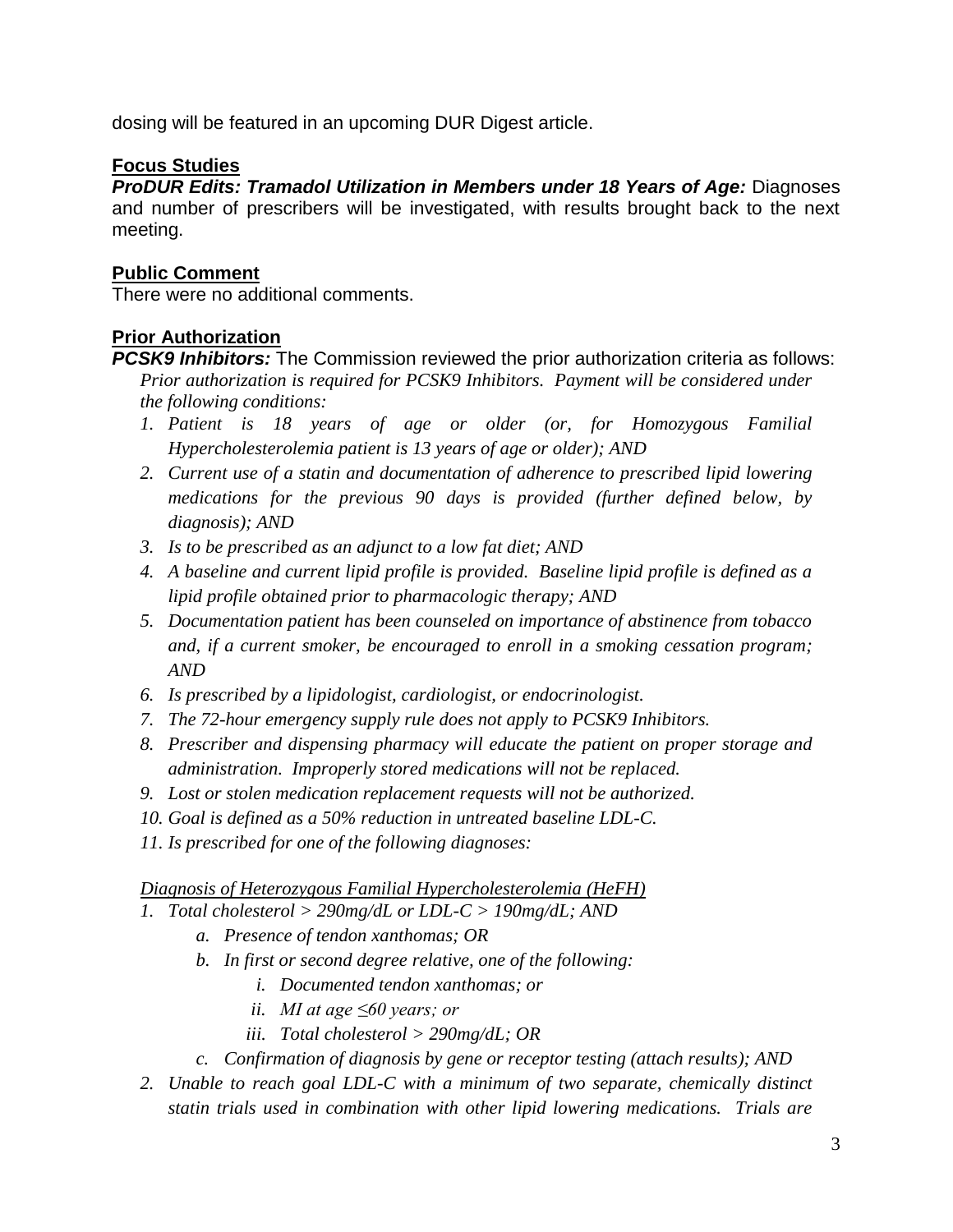*defined as: concurrent use of a maximally tolerated dose of a statin (including atorvastatin and rosuvastatin), PLUS ezetimibe (Zetia) 10mg daily PLUS cholestyramine daily.*

*Diagnosis of Clinical Atherosclerotic Cardiovascular Disease (ASCVD)*

- *1. History of MI, angina, coronary or other arterial revascularization, stroke, TIA, or PVD of atherosclerotic origin; AND*
- 2. *Unable to reach goal LDL-C with a minimum of two separate, chemically distinct statin trials used in combination with other lipid lowering medications. Trials are defined as: concurrent use of a maximally tolerated dose of a statin (including atorvastatin or rosuvastatin), PLUS ezetimibe (Zetia) 10mg daily, PLUS cholestyramine daily.*

*Diagnosis of Homozygous Familial Hypercholesterolemia (HoFH) – Repatha (evolocumab) only*

- *1. Total cholesterol and LDL-C > 600mg/dL and triglycerides within reference range; OR*
- *2. Confirmation of diagnosis by gene or receptor testing (attach results); AND*
- *3. Unable to reach goal LDL-C with a minimum of two separate, chemically distinct statin trials used in combination with other lipid lowering medications. Trials are defined as: concurrent use of a maximally tolerated dose of a statin (including atorvastatin or rosuvastatin), PLUS ezetimibe (Zetia) 10mg daily, PLUS cholestyramine daily.*

*The required trials (excluding the statin trial) may be overridden when documented evidence is provided that the use of these agents would be medially contraindicated.*

# *Initial and Renewal Authorizations*

*HeFH or ASCVD*

- *Initial* 
	- o *Praluent 75mg or Repatha 140mg every 2 weeks for 8 weeks (4 doses).*
- *Renewal* 
	- o *Lipid profile required at week 8, week 24, and every 6 months thereafter; and*
	- o *Patient continues therapy with a maximally tolerated statin dose and remains at goal; and*

# *Praluent*

- o *If LDL-C at goal, continue therapy at 75mg every 2 weeks for 24 weeks.*
- o *If LDL-C not at goal, dose increase to 150mg every 2 weeks for 8 weeks (4 doses) and repeat LDL-C in 8 weeks.*
	- *If repeat LDL-C not at goal, discontinue Praluent.*
	- *If repeat LDL-C at goal, continue therapy at 150mg every 2 weeks for 24 weeks; or*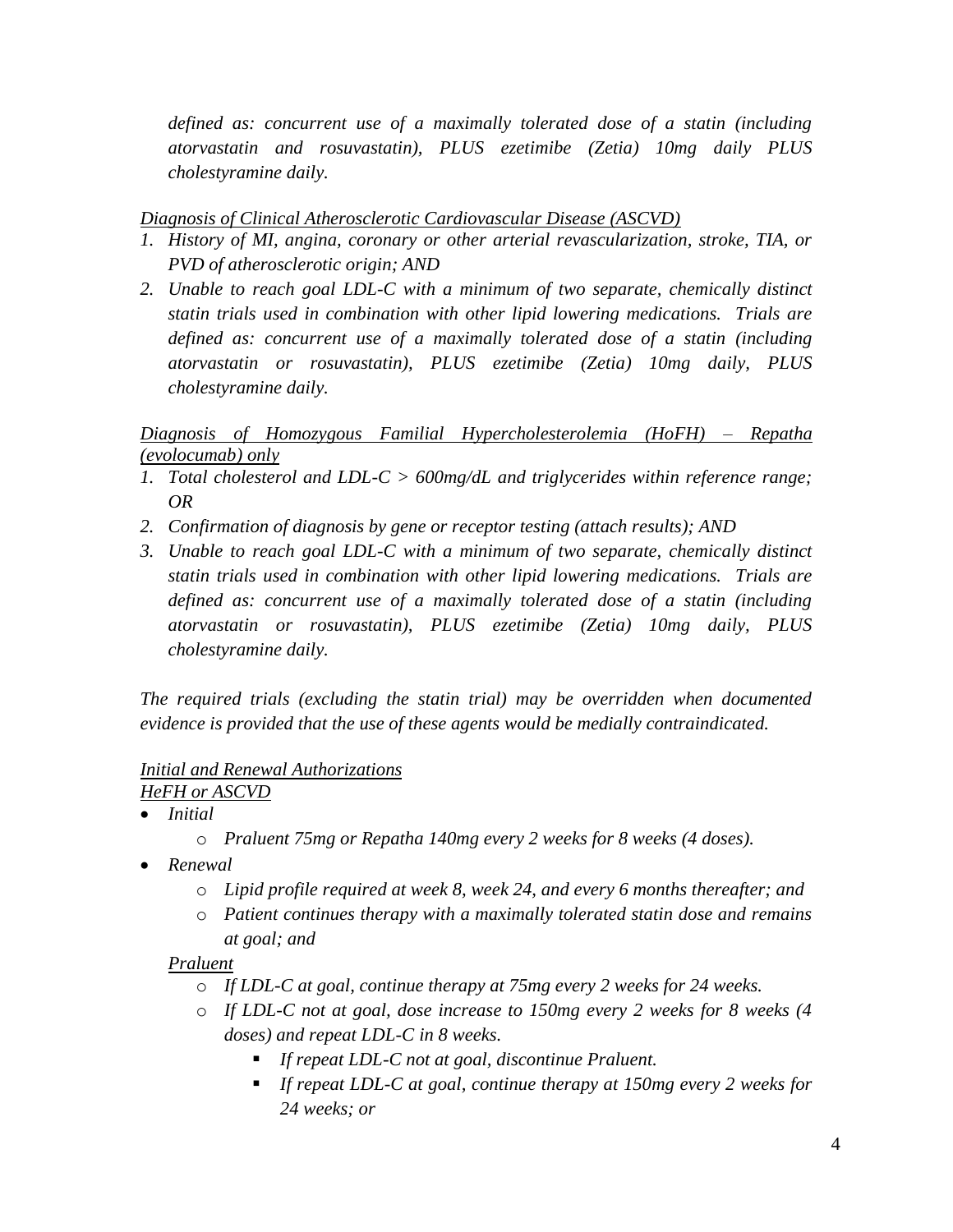### *Repatha*

- o *If LDL-C at goal, continue therapy at 140mg every 2 weeks for 24 weeks.*
- o *If LDL-C not at goal, discontinue Repatha.*

# *HoFH (Repatha only)*

- *Initial* 
	- o *Repatha 420mg (3x140mg autoinjectors) every month for 3 months.*
- *Renewal* 
	- o *Lipid profile required after 3 months (third dose) and every 6 months thereafter; and*
	- o *Continued therapy with a maximally tolerated statin dose.*
		- *If LDL-C at goal, continue therapy at 420mg every month for six months.*
		- *If LDL-C not at goal, discontinue Repatha; and*
	- o *Patient has continued compliance with a low fat diet.*

### *Quantity Limits*

*Praluent/Repatha for HeFH or ASCVD*

 *A quantity limit of one syringe/pen/autoinjector per fill will apply (requires refill every 14 days).*

*Repatha for HoFH only*

*A quantity limit of one three-pack per month*

Brian Couse motioned to accept the criteria as amended, and Larry Ambroson seconded. All members were in favor. The recommended PA criteria will be sent to the medical/pharmacy associations for comment and brought back to the next DUR meeting.

*Valsartan/Sacubitril (Entresto):* The Commission reviewed the prior authorization criteria as follows:

*Prior authorization is required for valsartan/sacubitril (Entresto). Requests above the manufacturer recommended dose will not be considered. Payment will be considered for patients when the following criteria are met:*

- *1. Patient is 18 years of age or older; and*
- *2. Patient has a diagnosis of NYHA Functional Class II, III, or IV heart failure; and*
- *3. Patient has a left ventricular ejection fraction (LVEF) ≤40%; and*
- *4. Patient has documentation of a previous trial and therapy failure or intolerance to an ACE inhibitor at a maximally tolerated dose; and*
- *5. Patient has documentation of a previous trial and therapy failure or intolerance to an angiotensin II receptor blocker (ARB); and*
- *6. Is to be administered in conjunction with other heart failure therapies, in place of an ACE inhibitor or other ARB (list medications patient is currently taking for the treatment of heart failure); and*
- *7. Will not be used in combination with an ACE inhibitor or ARB; and*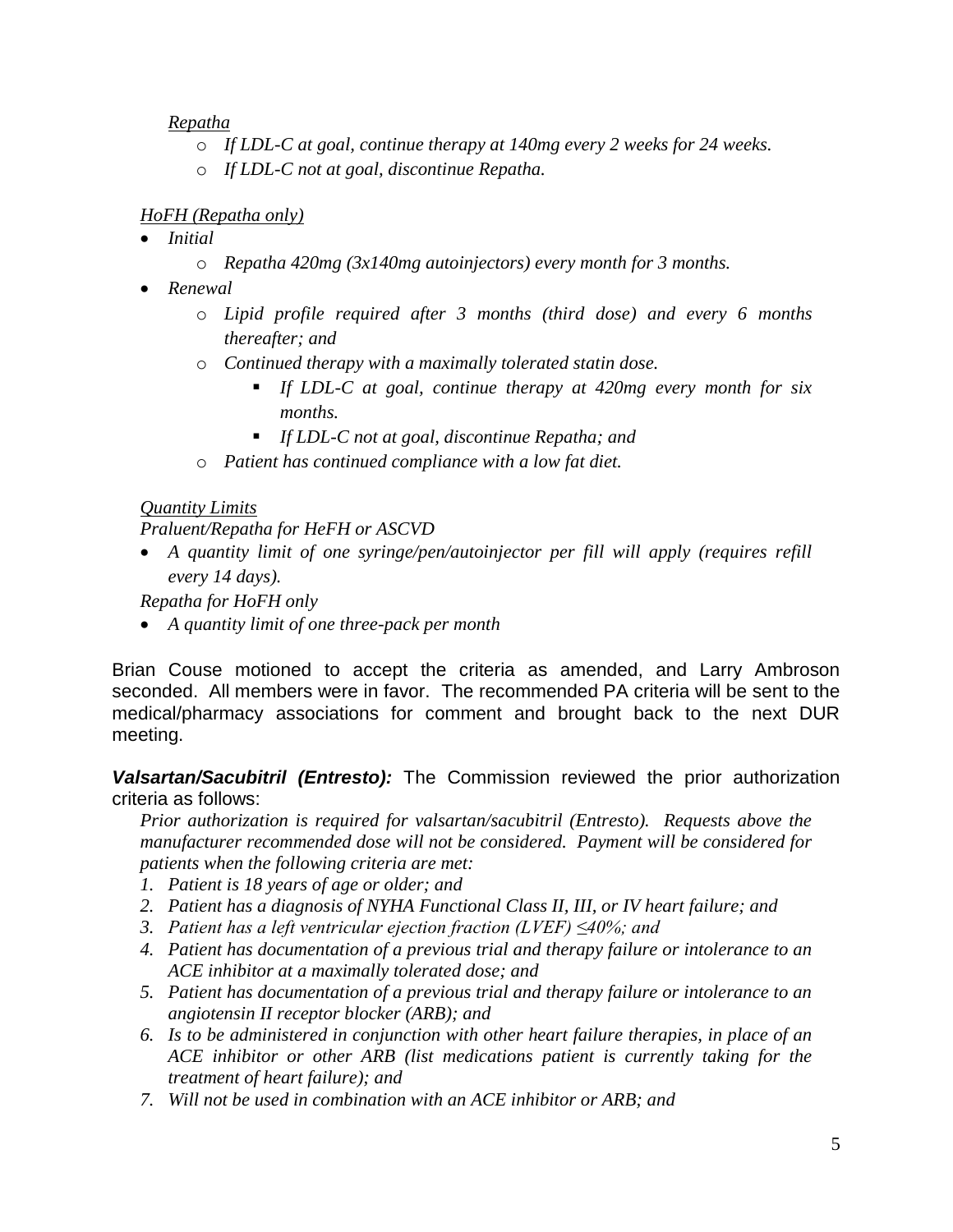- *8. Will not be used in combination with aliskiren (Tekturna) in diabetic patients; and*
- *9. Patient does not have a history of angioedema associated with the use of ACE inhibitor or ARB therapy; and*
- *10. Patient is not pregnant; and*
- *11. Patient does not have severe hepatic impairment (Child Pugh Class C); and*
- *12. Prescriber is a cardiologist or has consulted with a cardiologist (telephone consultation is acceptable).*

*The required trials may be overridden when documented evidence is provided that the use of these agents would be medically contraindicated.*

*If the criteria for coverage are met, initial authorization will be given for 3 months. Requests for continuation of therapy may be provided if prescriber documents adequate response to therapy.*

Jason Wilbur motioned to accept the criteria above, and Daniel Gillette seconded. All members were in favor. The recommended PA criteria will be sent to the medical/pharmacy associations for comment and brought back to the next DUR meeting.

*Adalimumab (Humira):* The Commission reviewed the prior authorization criteria as follows:

*Prior authorization is required for biologicals FDA approved for the treatment of Hidradenitis Suppurativa (HS). Patients initiating therapy with a biological agent must:*

- *1. Be screened for hepatitis B and C. Patients with active hepatitis B will not be considered for coverage; and*
- *2. Have not been treated for solid malignancies, nonmelanoma skin cancer, or lymphoproliferative malignancy within the last 5 years of starting or resuming treatment with a biologic agent; and*
- 3. Not have a diagnosis of congestive heart failure (CHF) that is New York Heart *Association (NYHA) class III or IV and with an ejection fraction of 50% or less; and*
- *4. Be screened for latent TB infection. Patients with latent TB will only be considered after one month of TB treatment and patients with active TB will only be considered upon completion of TB treatment.*

*Payment will be considered under the following conditions:*

- *1. Patient has a diagnosis of moderate to severe HS with Hurley Stage II or III disease; and*
- *2. Patient is 18 years of age or older; and*
- *3. Patient has at least three (3) abscesses or inflammatory nodules; and*
- *4. Patient has documentation of adequate trials and therapy failures with the following:*
	- *a. Daily treatment with topical clindamycin;*
	- *b. Oral clindamycin plus rifampin;*
	- *c. Maintenance therapy with tetracyclines (doxycycline or minocycline).*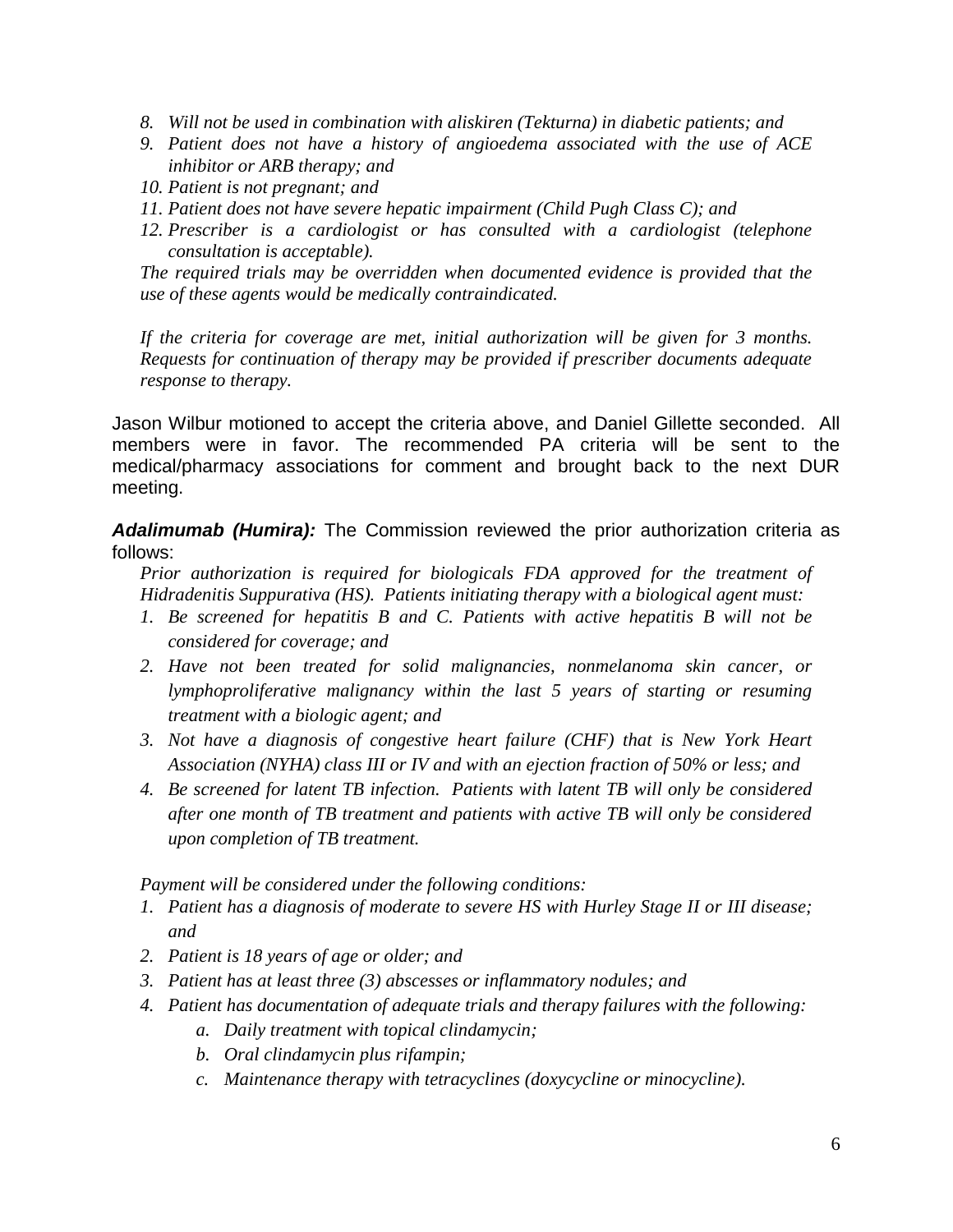*The required trials may be overridden when documented evidence is provided that the use of these agents would be medically contraindicated.*

Mark Graber suggested that trials on Augmentin and/or an oral cephalosporin be required for stage 2 disease as per the Johns Hopkins Antibiotic Guide. Initial requests will be approved for 3 months, with additional authorization granted upon documentation of response to therapy. Clinical response needs to be defined and addressed in the criteria. Pam Smith will revise and bring this back to the next meeting.

# **Sodium Oxybate (Xyrem):** The Commission reviewed the prior authorization criteria as follows:

*Prior authorization is required for sodium oxybate (Xyrem® ). Payment will be considered for patients 18 years of age or older under the following conditions:*

- *1. A diagnosis of cataplexy associated with narcolepsy verified by a recent sleep study (including PSG, MSLT, and ESS) and previous trial and therapy failure with one of the following tricyclic antidepressants: clomipramine, imipramine, or protriptyline; or*
- *2. A diagnosis of excessive daytime sleepiness associated with narcolepsy verified by a recent sleep study (including PSG, MSLT, and ESS) and previous trials and therapy failures at a therapeutic dose with a preferred amphetamine and nonamphetamine stimulant.*
- *3. Patient is enrolled in the Xyrem® REMS Program.*
- *4. Patient has been instructed to not drink alcohol when using Xyrem® .*
- *5. Patients with and without a history of substance abuse have been counseled regarding the potential for abuse and dependence and will be closely monitored for signs of abuse and dependence.*
- *6. Requests for patients with concurrent use of a sedative hypnotic or a semialdehyde dehydrogenase deficiency will not be considered.*
- *7. The prescriber must review the patient's use of controlled substances on the Iowa Prescription Monitoring Program website at <https://pmp.iowa.gov/IAPMPWebCenter/> prior to requesting prior authorization.*

*The required trials may be overridden when documented evidence is provided that the use of these agents would be medically contraindicated.* 

Larry Ambroson motioned to accept the criteria above, and Brett Faine seconded. All members were in favor. The recommended PA criteria will be sent to the medical/pharmacy associations for comment and brought back to the next DUR meeting.

*Antiemetic-5HT3 Receptor Agonists/Substance P Neurokinin Agents:* The Commission reviewed the prior authorization criteria as follows:

*Prior authorization is required for preferred Antiemetic-5HT3 Receptor Antagonists/Substance P Neurokinin medications for quantities exceeding the following*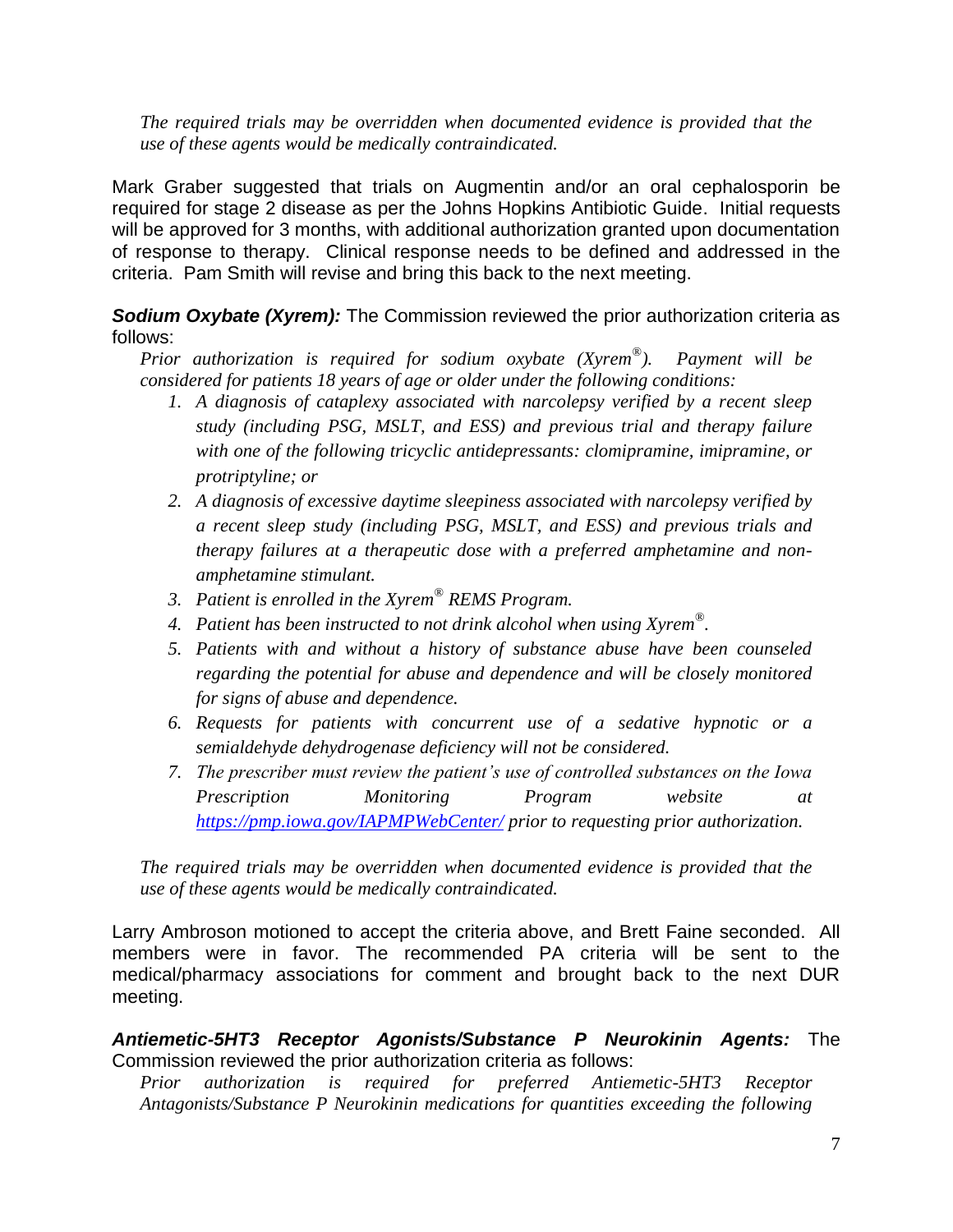*dosage limits per month. Payment for Antiemetic-5HT3 Receptor Antagonists/Substance P Neurokinin Agents beyond this limit will be considered on an individual basis after review of submitted documentation.*

*Prior authorization will be required for all non-preferred Antiemetic-5HT3 Receptor Antagonists/Substance P Neurokinin medications beginning the first day of therapy. Payment for non-preferred medications will be authorized only for cases in which there is documentation of previous trial(s) and therapy failure with a preferred agent in this class. Note: Aprepitant (Emend) will only be payable when used in combination with other antiemetic agents (5-HT3 medication and dexamethasone) for patients receiving highly emetogenic cancer chemotherapy.*

Kellen Ludvigson motioned to implement a quantity limit of 60 per 30 days on oral ondansetron tablets only, and Brian Couse seconded. All members were in favor. No changes were made to the existing PA criteria.

### *Non-Parenteral Vasopressin Derivatives of Posterior Pituitary Hormone Products:* The Commission reviewed the prior authorization criteria as follows:

*Prior authorization is required for non-parenteral vasopressin derivatives of posterior pituitary hormone products. Payment for preferred non-parenteral vasopressin derivatives of posterior pituitary hormone products will be authorized for the following diagnoses:*

- *1. Diabetes Insipidus*
- *2. Hemophilia A*
- *3. Von Willebrand's disease*

*Requests for desmopressin nasal spray for the treatment of nocturnal enuresis will not be considered. Payment for non-preferred non-parenteral vasopressin derivatives will be authorized only for cases in which there is documentation of trial(s) and therapy failure*  with the preferred agent(s). Please refer to the Selected Brand-Name Drugs prior *authorization form if requesting a non-preferred brand-name product.*

Daniel Gillette motioned to accept the criteria above, and Brian Couse and Larry Ambroson both seconded. All members were in favor. The recommended PA criteria will be sent to the medical/pharmacy associations for comment and brought back to the next DUR meeting.

*Growth Hormone:* The Commission reviewed the prior authorization criteria as follows: *Prior authorization is required for therapy with growth hormones. Payment for nonpreferred growth hormones will be authorized only for cases in which there is documentation of previous trial and therapy failure with a preferred agent. All of the following criteria must be met for approval for prescribing of growth hormones:* 

- *1. Standard deviation of 2.0 or more below mean height for chronological age.*
- *2. No intracranial lesion or tumor diagnosed by MRI.*
- *3. Growth rate below five centimeters per year.*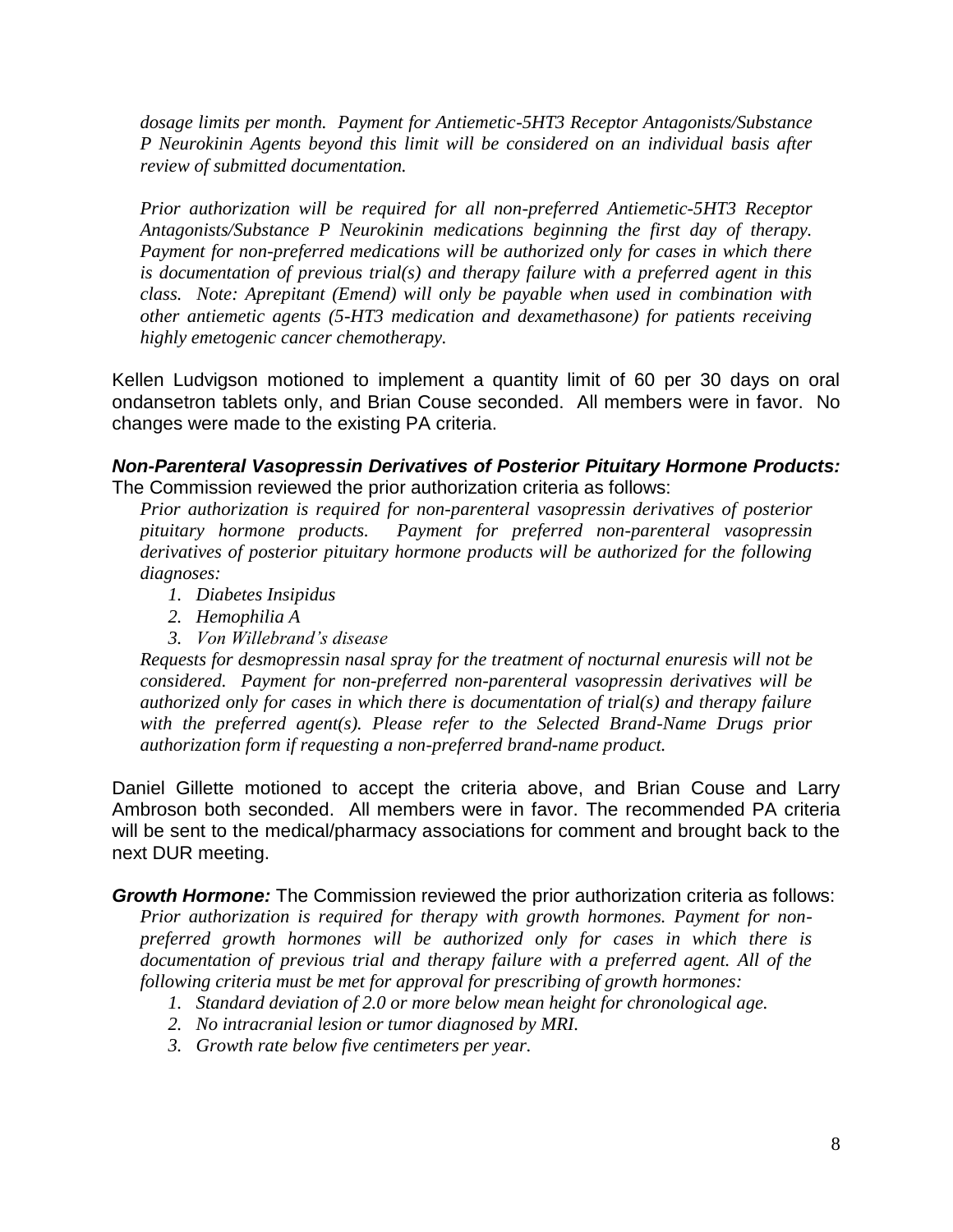- *4. Failure of any two stimuli tests to raise the serum growth hormone level above ten nanograms per milliliter. Stimuli testing will not be required for the following diagnoses: Turners Syndrome, chronic renal failure, and HIV/AIDS.*
- *5. Annual bone age testing is required for the diagnosis of Growth Hormone Deficiency. A bone age 14 to 15 years or less in females and 15 to 16 years or less in males is required.*
- *6. Epiphyses open.*

*Prior authorization will be granted for 12-month periods per patient as needed.* 

*The following FDA approved indications for Growth Hormone therapy are considered not medically necessary and requests will be denied: Idiopathic Short Stature (ISS) and Small for Gestational Age (SGA).* 

*If the request is for Zorbtive® [somatropin (rDNA origin) for injection] approval will be granted for the treatment of Short Bowel Syndrome in patients receiving specialized nutritional support. Zorbtive® therapy should be used in conjunction with optimal management of Short Bowel Syndrome.*

As this was the second review of these criteria, no motion was necessary. The recommendation will be sent to the Department for consideration.

*Cholic Acid (Cholbam):* The Commission reviewed the prior authorization criteria as follows:

*Prior authorization is required for cholic acid (Cholbam). Payment will be considered under the following conditions:*

- *1. Is prescribed by a hepatologist or pediatric gastroenterologist; and*
- *2. Is prescribed for a diagnosis of bile acid synthesis disorder due to a single enzyme defect (SED) including:*
	- o *3-beta-hydroxy-delta-5C27-steroid oxidoreductase deficiency (3β-HSD),*
	- o *aldo-keto reductase 1D1 (AKR1D1),*
	- o *alpha-methylacyl-CoA racemase deficiency (AMACR deficiency),*
	- o *sterol 27-hydroxylase deficiency (cerebrotendinous xanthomatosis [CTX]),*
	- o *cytochrome P450 7A1 (CYP7A1),*
	- o *25-hydroxylation pathway (Smith-Lemli-Opitz); OR*
- *3. Is prescribed as an adjunctive treatment of a peroxisomal disorder (PD) in patients who exhibit manifestations of liver disease, steatorrhea, or complications from fat soluble vitamin absorption. Peroxisomal disorders include Zellweger syndrome (ZWS), neonatal adrenoleukodystrophy (NALD), or infantile refsum disease (IRD); and*
- *4. Diagnosis is confirmed by mass spectrometry or other biochemical testing or genetic testing (attach results); and*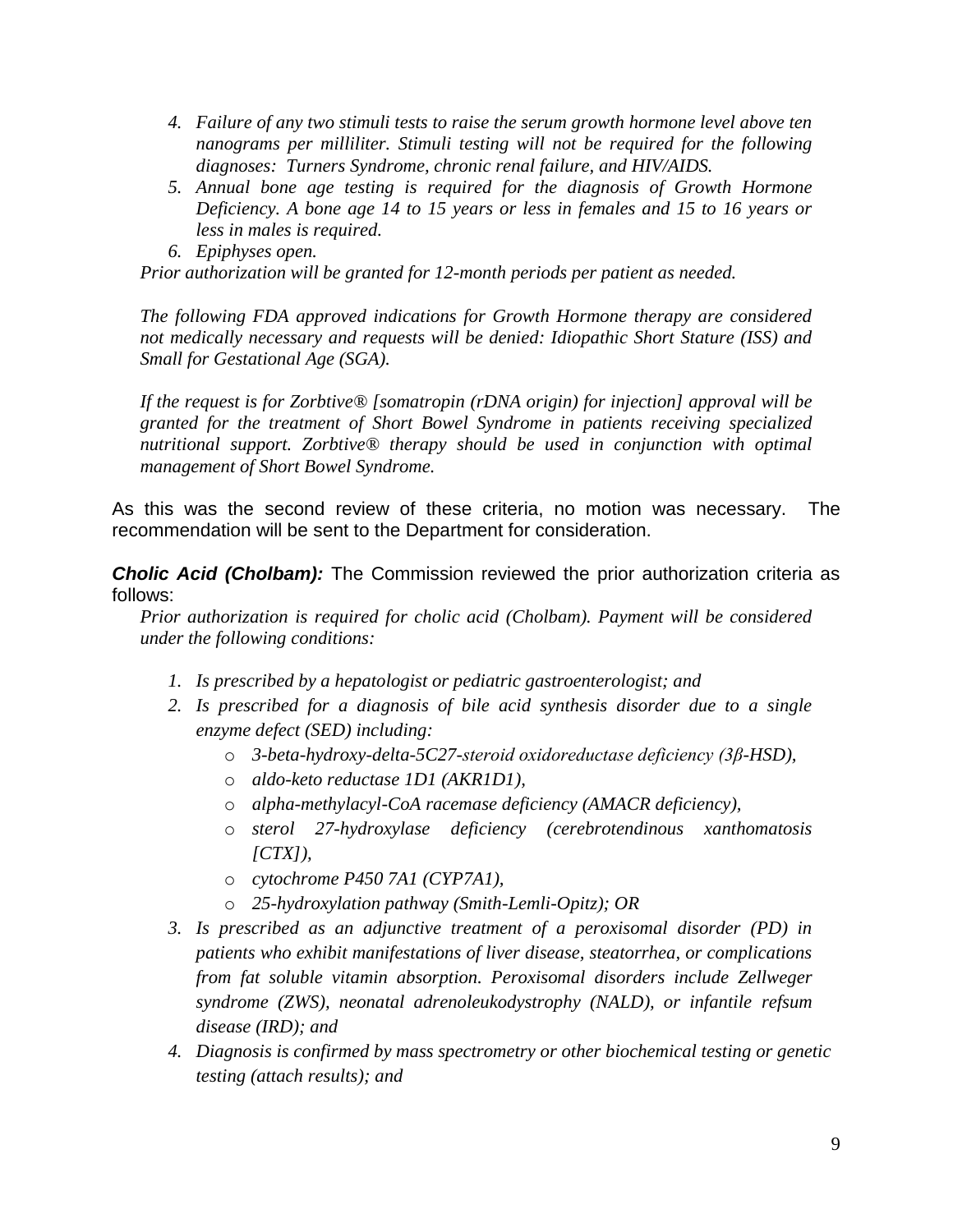- *5. Baseline liver function tests are taken prior to initiation of therapy (AST, ALT, GGT, ALP, total bilirubin, INR) and provided with request; and*
- *6. Patient must have elevated serum aminotransferases (AST and ALT) with normal serum gamma glutamyltransferase (GTT); and*
- *7. Patient is at least 3 weeks old.*

*When criteria for coverage are met, an initial authorization will be given for 3 months. Additional approvals will be granted for 12 months at a time requiring documentation of response to therapy by meeting two the following criteria:* 

- *Body weight has increased by 10% or is stable at ≥50th percentile,*
- *Alanine aminotransferase (ALT) or aspartate aminotransferase (AST) < 50 U/L or baseline levels reduced by 80%,*
- *Total bilirubin level reduced to ≤1mg/dL.*

As this was the second review of these criteria, no motion was necessary. The recommendation will be sent to the Department for consideration.

*Binge Eating Disorder Agents:* The Commission reviewed the prior authorization criteria as follows:

*Prior authorization (PA) is required for Vyvanse for the treatment of Binge Eating Disorder (BED). Prior to requesting PA, the prescriber must review the patient's use of controlled substances on the Iowa Prescription Monitoring Program (PMP) website at https://pmp.iowa.gov/IAPMPWebCenter/. Payment will be considered under the following conditions:* 

- *1. Patient is 18 to 55 years of age; and*
- *2. Patient meets the DSM-5 criteria for BED; and*
- *3. Patient has documentation of moderate to severe BED, as defined by the number of binge eating episodes per week (number must be reported); and*
- *4. Patient has documentation of non-pharmacologic therapies tried, such as cognitive-behavioral therapy or interpersonal therapy, for a recent 3 month period, that did not significantly reduce the number of binge eating episodes; and*
- *5. Prescription is written by a psychiatrist or psychiatric nurse practitioner;*
- *6. Patient has a BMI of 25 to 45; and*
- *7. Patient does not have a personal history of cardiovascular disease; and*
- *8. Patient has no history of substance abuse; and*
- *9. Is not being prescribed for the treatment of obesity or weight loss; and*
- *10. Doses above 70mg per day will not be considered.*

Initial requests will be approved for 12 weeks when criteria for coverage are met. *Requests for renewal must include documentation of a change from baseline at week 12 in the number of binge days per week.*

*Prior to the formal recommendation of clinical prior authorization criteria going to the Department of Human Services, the DUR Commission is interested in the opinions of the members of your organization. Any comments regarding the proposed prior authorization criteria may be forwarded to me and will be shared with the DUR Commission members. My*